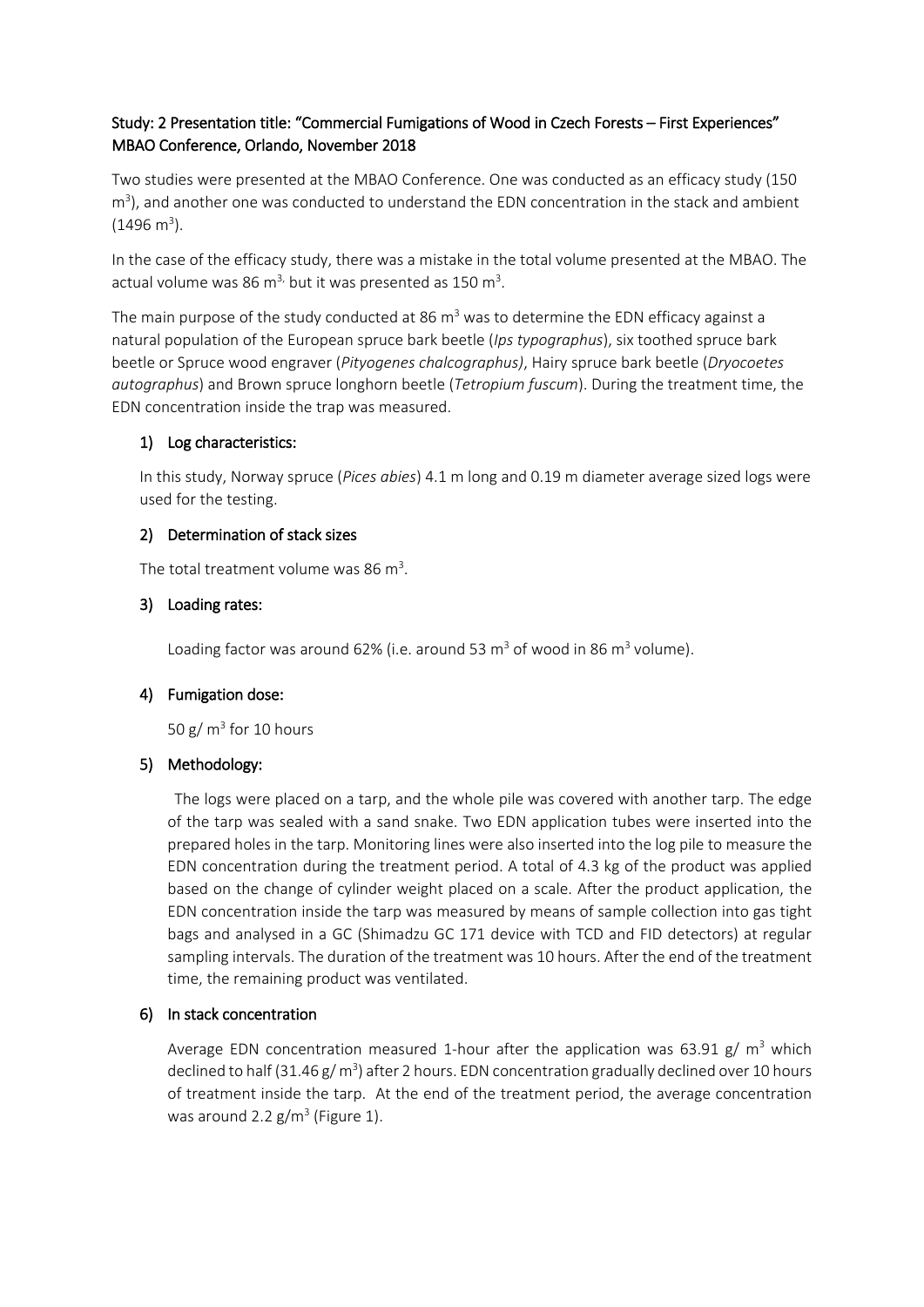#### 7) Results:

A Ct product of 169 g h/ m<sup>3</sup> was achieved for 10 hours treatment which provided 100% control of all the bark beetle species placed in the infested logs.

| Time  | EDN concentration $g/m^3$ |
|-------|---------------------------|
|       | Top                       |
|       |                           |
| 9:20  | $\Omega$                  |
| 10:20 | 62.42                     |
| 11:11 | 50.46                     |
| 12:11 | 36.24                     |
| 12:31 | 32.76                     |
| 13:11 | 26.72                     |
| 14:15 | 16.04                     |
| 14:31 | 14.74                     |
| 15:31 | 10.22                     |
| 16:31 | 6.7                       |
| 16:51 | 5.4                       |
| 17:31 | 4.6                       |
| 18:31 | 3.05                      |
| 18:51 | 2.75                      |
| 19:31 | 1.97                      |

Table: 2 EDN concentration inside the tarp (Middle section).

| Time  | EDN concentration $g/m^3$<br>Middle |
|-------|-------------------------------------|
|       |                                     |
| 9:20  | 0                                   |
| 10:20 | 61.21                               |
| 10:51 | 50.98                               |
| 12:31 | 31.61                               |
| 12:51 | 27.63                               |
| 13:31 | 19.57                               |
| 14:11 | 16.33                               |
| 14:17 | 15.81                               |
| 15:11 | 11.21                               |
| 16:11 | 7.81                                |
| 16:51 | 5.76                                |
| 17:11 | 5.55                                |
| 18:11 | 2.93                                |
| 18:51 | 2.81                                |
| 19:11 | 2.5                                 |